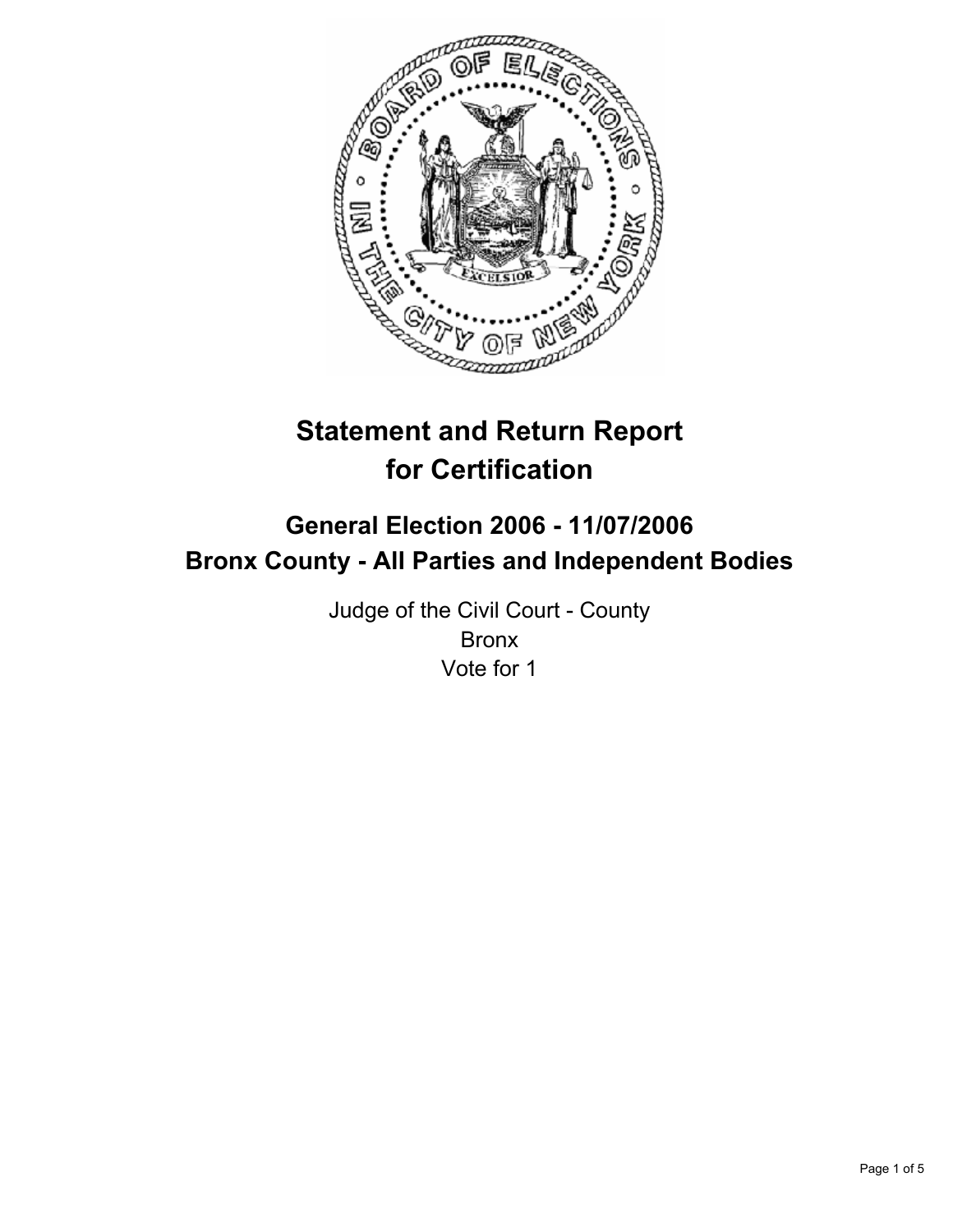

# **Assembly District 76**

| PUBLIC COUNTER                    | 17,239 |
|-----------------------------------|--------|
| EMERGENCY                         | 0      |
| ABSENTEE/MILITARY                 | 241    |
| AFFIDAVIT                         | 459    |
| Total Ballots                     | 17,971 |
| MARCOS A PAGAN III (REPUBLICAN)   | 1,014  |
| DORIS M GONZALEZ (DEMOCRATIC)     | 11,429 |
| MARCOS A PAGAN III (CONSERVATIVE) | 230    |
| Total Votes                       | 12,673 |
| Unrecorded                        | 5.298  |

# **Assembly District 77**

| PUBLIC COUNTER                    | 13,113 |  |
|-----------------------------------|--------|--|
| <b>EMERGENCY</b>                  | 0      |  |
| ABSENTEE/MILITARY                 | 221    |  |
| AFFIDAVIT                         | 350    |  |
| <b>Total Ballots</b>              | 13,720 |  |
| MARCOS A PAGAN III (REPUBLICAN)   | 365    |  |
| DORIS M GONZALEZ (DEMOCRATIC)     | 9,050  |  |
| MARCOS A PAGAN III (CONSERVATIVE) | 118    |  |
| <b>Total Votes</b>                | 9,533  |  |
| Unrecorded                        | 4.187  |  |

#### **Assembly District 78**

| PUBLIC COUNTER                    | 11,425 |
|-----------------------------------|--------|
| <b>EMERGENCY</b>                  | 17     |
| ABSENTEE/MILITARY                 | 273    |
| AFFIDAVIT                         | 366    |
| <b>Total Ballots</b>              | 12,146 |
| MARCOS A PAGAN III (REPUBLICAN)   | 739    |
| DORIS M GONZALEZ (DEMOCRATIC)     | 7,925  |
| MARCOS A PAGAN III (CONSERVATIVE) | 176    |
| NASRULLAH (WRITE-IN)              |        |
| <b>Total Votes</b>                | 8,841  |
| Unrecorded                        | 3.305  |

### **Assembly District 79**

| PUBLIC COUNTER                    | 14,991 |
|-----------------------------------|--------|
| <b>EMERGENCY</b>                  | 9      |
| ABSENTEE/MILITARY                 | 255    |
| AFFIDAVIT                         | 396    |
| <b>Total Ballots</b>              | 15,678 |
| MARCOS A PAGAN III (REPUBLICAN)   | 416    |
| DORIS M GONZALEZ (DEMOCRATIC)     | 9,953  |
| MARCOS A PAGAN III (CONSERVATIVE) | 128    |
| <b>Total Votes</b>                | 10,497 |
| Unrecorded                        | 5,181  |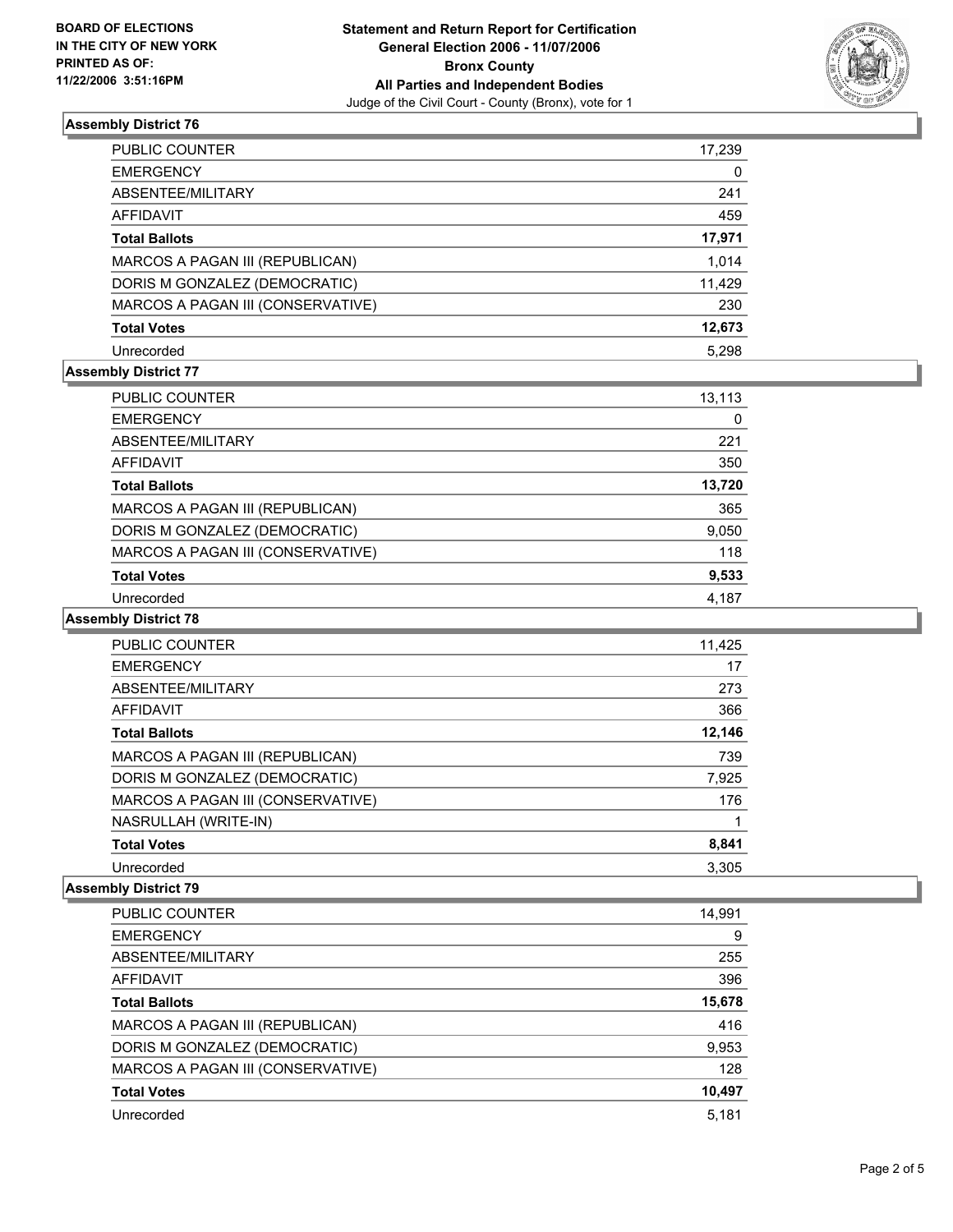

# **Assembly District 80**

| PUBLIC COUNTER                    | 16,708 |
|-----------------------------------|--------|
| <b>EMERGENCY</b>                  | 121    |
| ABSENTEE/MILITARY                 | 442    |
| AFFIDAVIT                         | 408    |
| <b>Total Ballots</b>              | 17,774 |
| MARCOS A PAGAN III (REPUBLICAN)   | 2,514  |
| DORIS M GONZALEZ (DEMOCRATIC)     | 9,805  |
| MARCOS A PAGAN III (CONSERVATIVE) | 533    |
| <b>Total Votes</b>                | 12,852 |
| Unrecorded                        | 4.922  |

# **Assembly District 81**

| <b>PUBLIC COUNTER</b>             | 22,272 |
|-----------------------------------|--------|
| <b>EMERGENCY</b>                  | 114    |
| ABSENTEE/MILITARY                 | 818    |
| AFFIDAVIT                         | 510    |
| <b>Total Ballots</b>              | 23,964 |
| MARCOS A PAGAN III (REPUBLICAN)   | 2.851  |
| DORIS M GONZALEZ (DEMOCRATIC)     | 14,427 |
| MARCOS A PAGAN III (CONSERVATIVE) | 593    |
| YO MAMA (WRITE-IN)                |        |
| <b>Total Votes</b>                | 17,872 |
| Unrecorded                        | 6.092  |

#### **Assembly District 82**

| <b>PUBLIC COUNTER</b>             | 24,299 |  |
|-----------------------------------|--------|--|
| <b>EMERGENCY</b>                  | 27     |  |
| ABSENTEE/MILITARY                 | 622    |  |
| AFFIDAVIT                         | 378    |  |
| <b>Total Ballots</b>              | 25,396 |  |
| MARCOS A PAGAN III (REPUBLICAN)   | 3,699  |  |
| DORIS M GONZALEZ (DEMOCRATIC)     | 13,816 |  |
| MARCOS A PAGAN III (CONSERVATIVE) | 760    |  |
| <b>Total Votes</b>                | 18,275 |  |
| Unrecorded                        | 7.121  |  |

#### **Assembly District 83**

| PUBLIC COUNTER                    | 17,871 |
|-----------------------------------|--------|
| <b>EMERGENCY</b>                  | 36     |
| ABSENTEE/MILITARY                 | 366    |
| AFFIDAVIT                         | 485    |
| <b>Total Ballots</b>              | 18,807 |
| MARCOS A PAGAN III (REPUBLICAN)   | 595    |
| DORIS M GONZALEZ (DEMOCRATIC)     | 13,061 |
| MARCOS A PAGAN III (CONSERVATIVE) | 148    |
| <b>Total Votes</b>                | 13,804 |
| Unrecorded                        | 5,003  |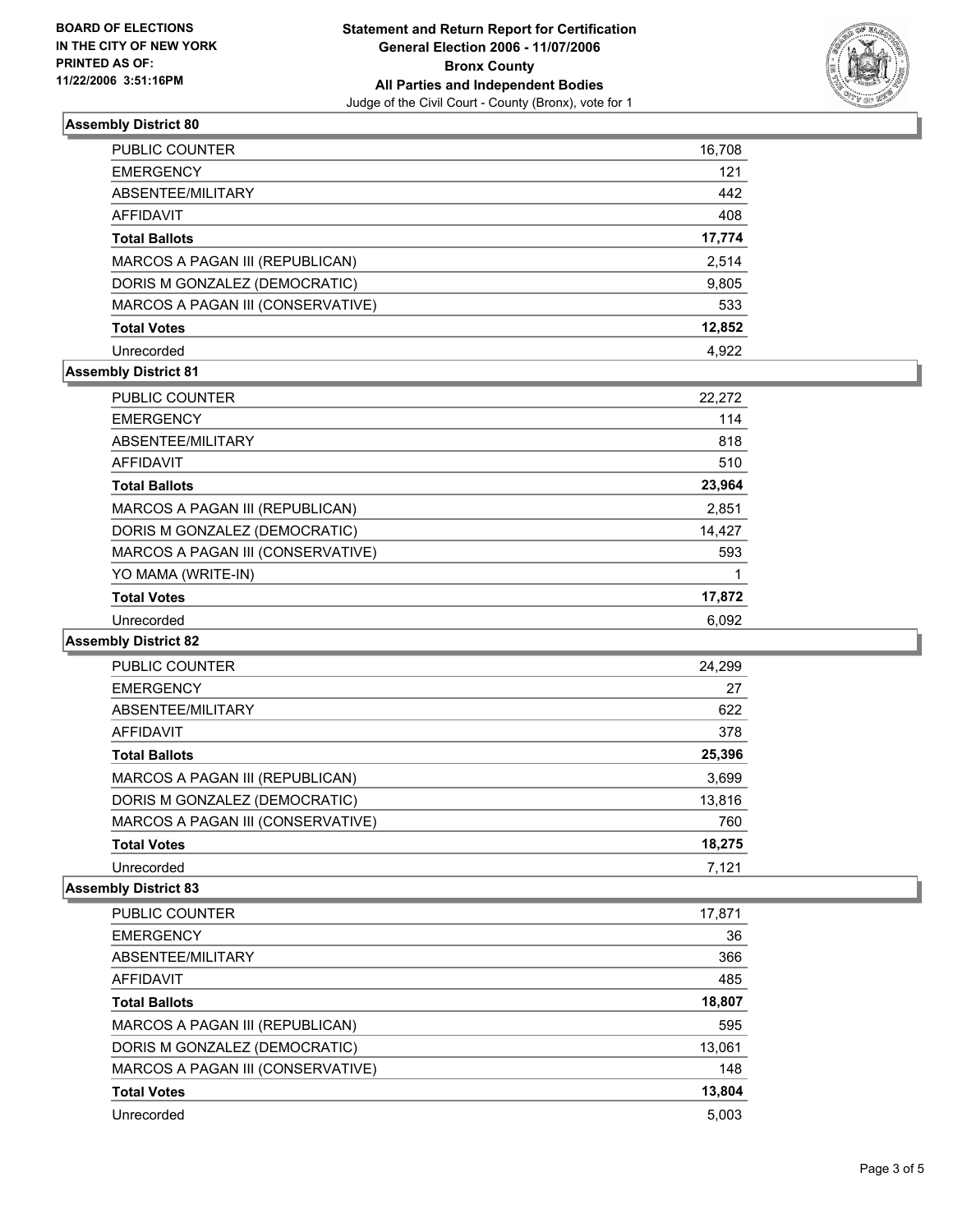

# **Assembly District 84**

| PUBLIC COUNTER                    | 14,419 |
|-----------------------------------|--------|
| <b>EMERGENCY</b>                  | 16     |
| ABSENTEE/MILITARY                 | 126    |
| <b>AFFIDAVIT</b>                  | 286    |
| <b>Total Ballots</b>              | 14,863 |
| MARCOS A PAGAN III (REPUBLICAN)   | 429    |
| DORIS M GONZALEZ (DEMOCRATIC)     | 8,923  |
| MARCOS A PAGAN III (CONSERVATIVE) | 157    |
| RAUL AGUIRRE (WRITE-IN)           |        |
| <b>Total Votes</b>                | 9,510  |
| Unrecorded                        | 5.353  |

# **Assembly District 85**

| <b>PUBLIC COUNTER</b>             | 13,906 |
|-----------------------------------|--------|
| <b>EMERGENCY</b>                  | 14     |
| ABSENTEE/MILITARY                 | 140    |
| AFFIDAVIT                         | 342    |
| <b>Total Ballots</b>              | 14,422 |
| MARCOS A PAGAN III (REPUBLICAN)   | 486    |
| DORIS M GONZALEZ (DEMOCRATIC)     | 8,975  |
| MARCOS A PAGAN III (CONSERVATIVE) | 144    |
| <b>Total Votes</b>                | 9,605  |
| Unrecorded                        | 4,817  |

# **Assembly District 86**

| <b>PUBLIC COUNTER</b>             | 11,136 |
|-----------------------------------|--------|
| <b>EMERGENCY</b>                  | 2      |
| ABSENTEE/MILITARY                 | 127    |
| AFFIDAVIT                         | 327    |
| <b>Total Ballots</b>              | 11,642 |
| MARCOS A PAGAN III (REPUBLICAN)   | 359    |
| DORIS M GONZALEZ (DEMOCRATIC)     | 7,652  |
| MARCOS A PAGAN III (CONSERVATIVE) | 120    |
| ALAN WATKINS (WRITE-IN)           |        |
| <b>Total Votes</b>                | 8,132  |
| Unrecorded                        | 3.510  |